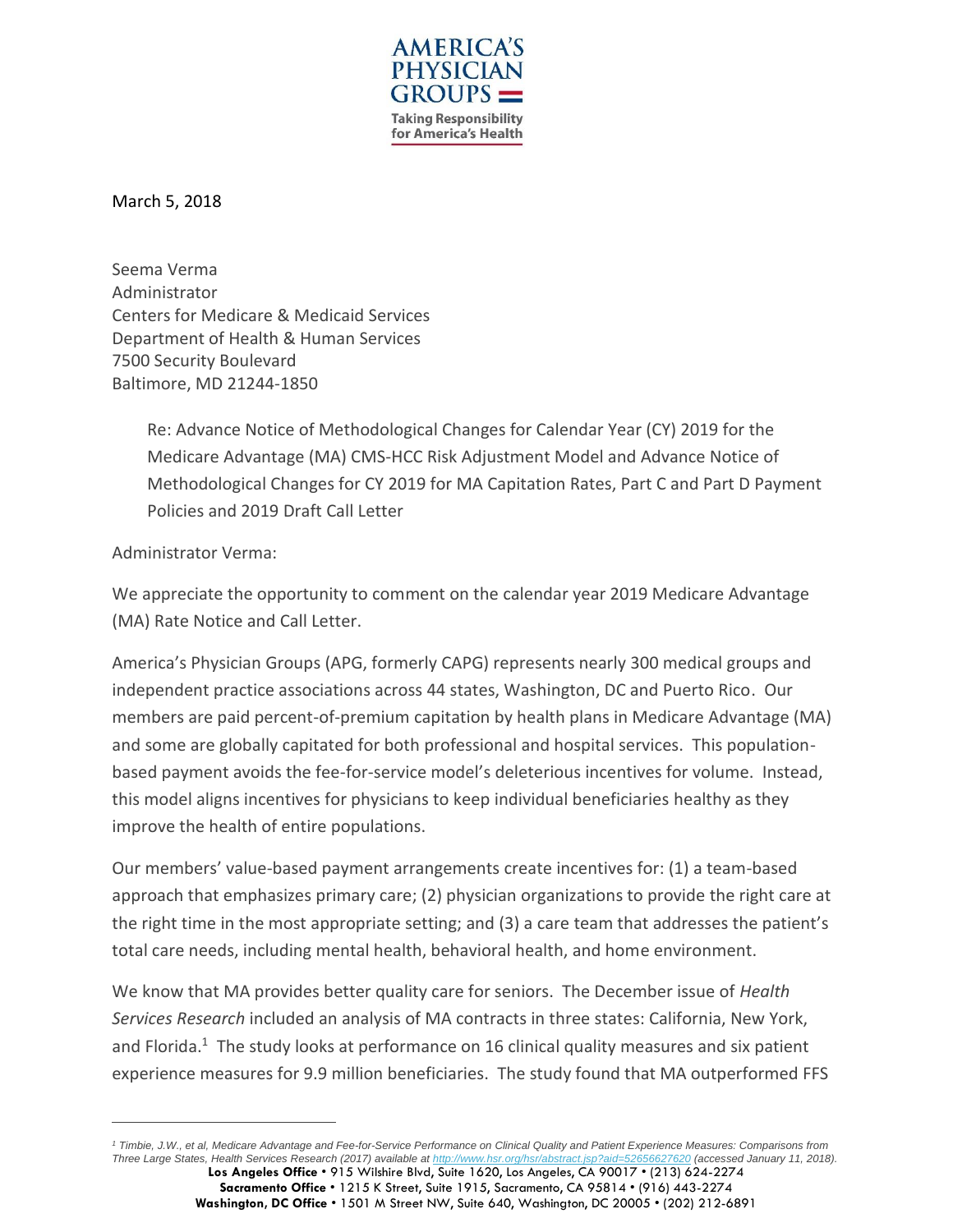on all 16 of the clinical quality measures and on five of six patient experience measures.<sup>2</sup> Notably, MA-HMO plans outperformed MA-PPO plans on 14 of 16 clinical quality measures. $3$ 

Furthermore, we know that the way in which physicians are paid downstream from the MA plan has an impact on the quality of care that patients receive. Our members have long demonstrated that value-based arrangements downstream, including capitation, offer higher quality than fee-for-service payments downstream. A recent study in the *American Journal of Managed Care* confirmed compared quality between two physician groups: one where an MA plan paid fee-for-service downstream to physicians and one where the MA plan paid capitation to the physician group (an advanced alternative payment model or APM). The advanced APM group's patients had a six percent better survival rate than the FFS group. Further, the Advanced APM group achieved 11 percent lower emergency department utilization and nearly 12 percent lower inpatient utilization as compared to the FFS group.<sup>4</sup>

Given the evidence of superior quality in MA, we know that growing the program and encouraging innovation by plans and providers in MA is the right policy direction. We are encouraged that many of the policies in the proposed rule can further incentivize the growth and development of MA. Our specific comments on those proposals are set out below.

### **Encounter Data as a Diagnosis Source**

For plan year 2019, CMS is proposing to increase the weight of encounter data as a diagnosis source from 15 percent to 25 percent. We oppose the proposed continued phase in of encounter data as a diagnosis source.

We remain concerned about the accuracy of the encounter data system. Ensuring the completeness, accuracy, and timely submission of encounter data is essential to ensuring accurate payment and high-quality care in MA. Potential errors in the data may undermine our efforts by inappropriately reducing resources to care for patient populations.

Specifically, in recent reports, both the HHS Office of Inspector General and the Government Accountability Office raised concerns about the accuracy of encounter data.<sup>5</sup> Both reports outlined additional steps the agency should or could take to improve encounter data. In light of these well-documented concerns, dating back to 2014, we believe it is improper to continue to expand the use of encounter data at this time.

Finally, we note that CMS has also proposed implementation of a new risk adjustment model, required by 21<sup>st</sup> Century Cures legislation to take into account additional information. In its

 $\overline{a}$ *2 Id.*

*<sup>3</sup> Id.*

*<sup>4</sup> Mandal, et al., Value-Based Contracting Innovated Medicare Advantage Healthcare Delivery and Improved Survival, Am. J. Manag. Care 2017:23(2).*

*<sup>5</sup> Statement of James Cosgrove, Director, Health Care, Government Accountability Office, Testimony Before the Subcommittee on Oversight, Committee on Ways and Means, US House of Representatives (July 19, 2017); Suzanne Murrin, Deputy Inspector General for Evaluations and Inspections, Medicare Advantage Encounter Data Show Promise for Program Oversight, but Improvements are Needed (January 2018).*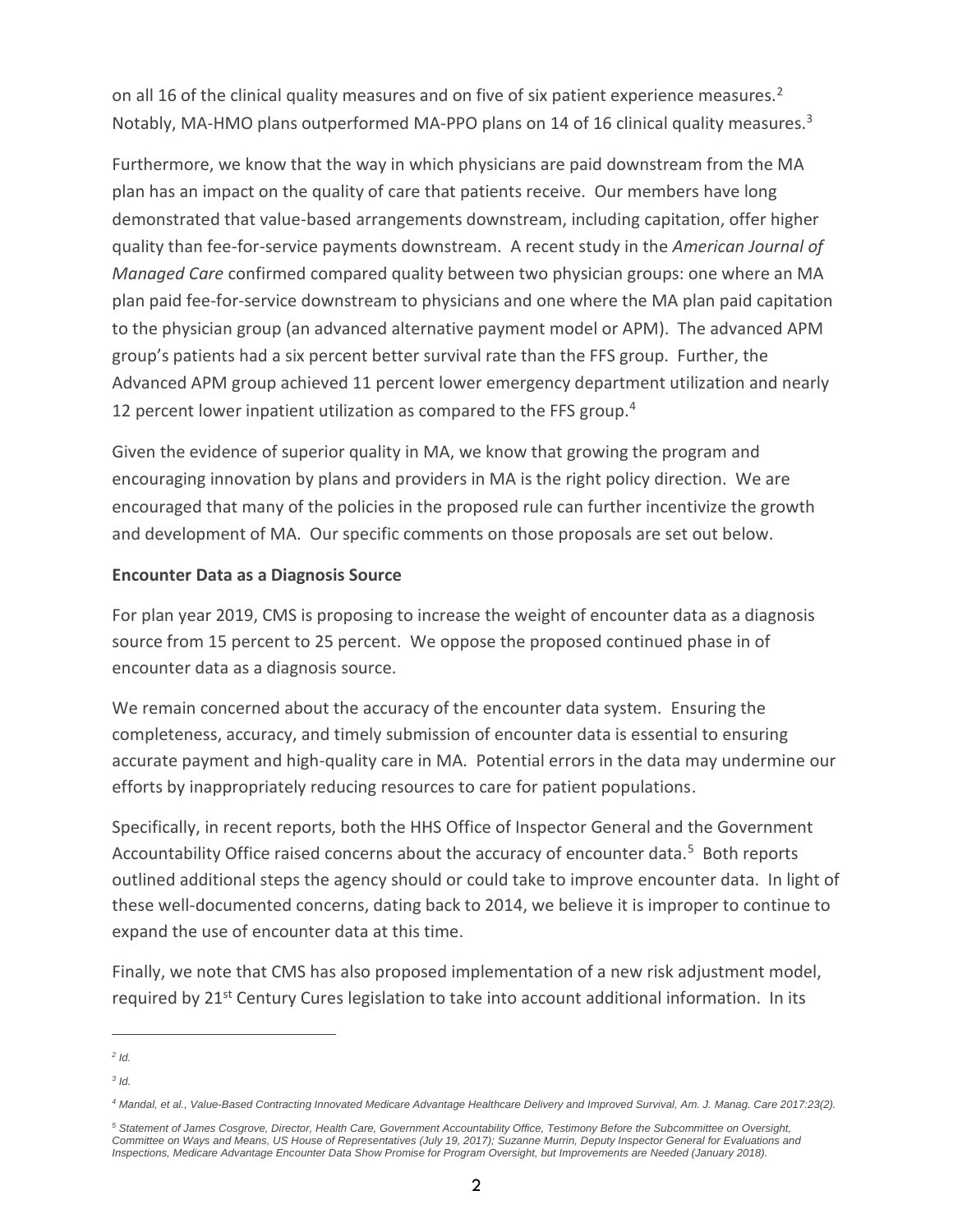proposed implementation of the new risk adjustment model, the agency proposes to blend the new model with prior models. We note that these multiple blends and approaches to payment in MA are incredibly complicated to model, in particular for downstream contractors of MA plans. We encourage you to take a more measured approach to implementing changes to MA payments.

## **Medicare Advantage Coding Pattern Adjustment**

In the advance notice, CMS is proposing to apply the statutory minimum MA coding pattern adjustment of 5.9 percent. However, the agency notes that it is considering additional methodologies to inform its final decision regarding the coding intensity cut for 2019 and future years. We ask that CMS adhere to the statutorily required amount for 2019. Going forward, we ask that the agency undertake a serious effort to understand and potentially address coding differences between MA and traditional Medicare. This effort should be informed primarily by risk bearing provider groups in MA and traditional Medicare.

An increase in coding intensity is an expected consequence of population health payment and delivery models that empower primary care physicians to identify and manage chronic conditions. Capitated, coordinated care delivery involves a complex gathering and exchange of patient information. At multiple levels within each of our organizations, we are assessing individual patient and overall population health. The information gathered is reported both within our systems and to health plans – the information provides the foundation for accurate payment but also creates the foundation of a communication system about the resources needed to completely manage the health of each individual patient. It should, therefore, be no surprise that in capitated coordinated environments, the information is more complete than in an unmanaged, FFS environment. And this is the result that CMS should want as it enables physician organizations to stratify their populations, design care management programs specific to their patients, and to predict future disease burden.

We understand that there are differences in how organizations code and the purposes for which they use coding information. We believe that sweeping, across the board cuts to align coding patterns in MA to FFS inappropriately penalizes physician organizations and plans that are using proper coding to better manage population health. A well thought-out approach to coding intensity would identify the "gold standard" approach for proper coding as a component of population health management and incentivize the right behaviors. We would be pleased to work with the agency to identify those behaviors and design policy changes that achieve the result of encouraging risk-based coordinated care models and population health management.

## **Advanced Alternative Payment Models in Medicare Advantage**

We are pleased to see the agency's announcement that it intends to begin collecting information about advanced alternative payment model contracting from MA plans in April 2018. In the 2018 Quality Payment Program Final Rule, CMS announced that there would be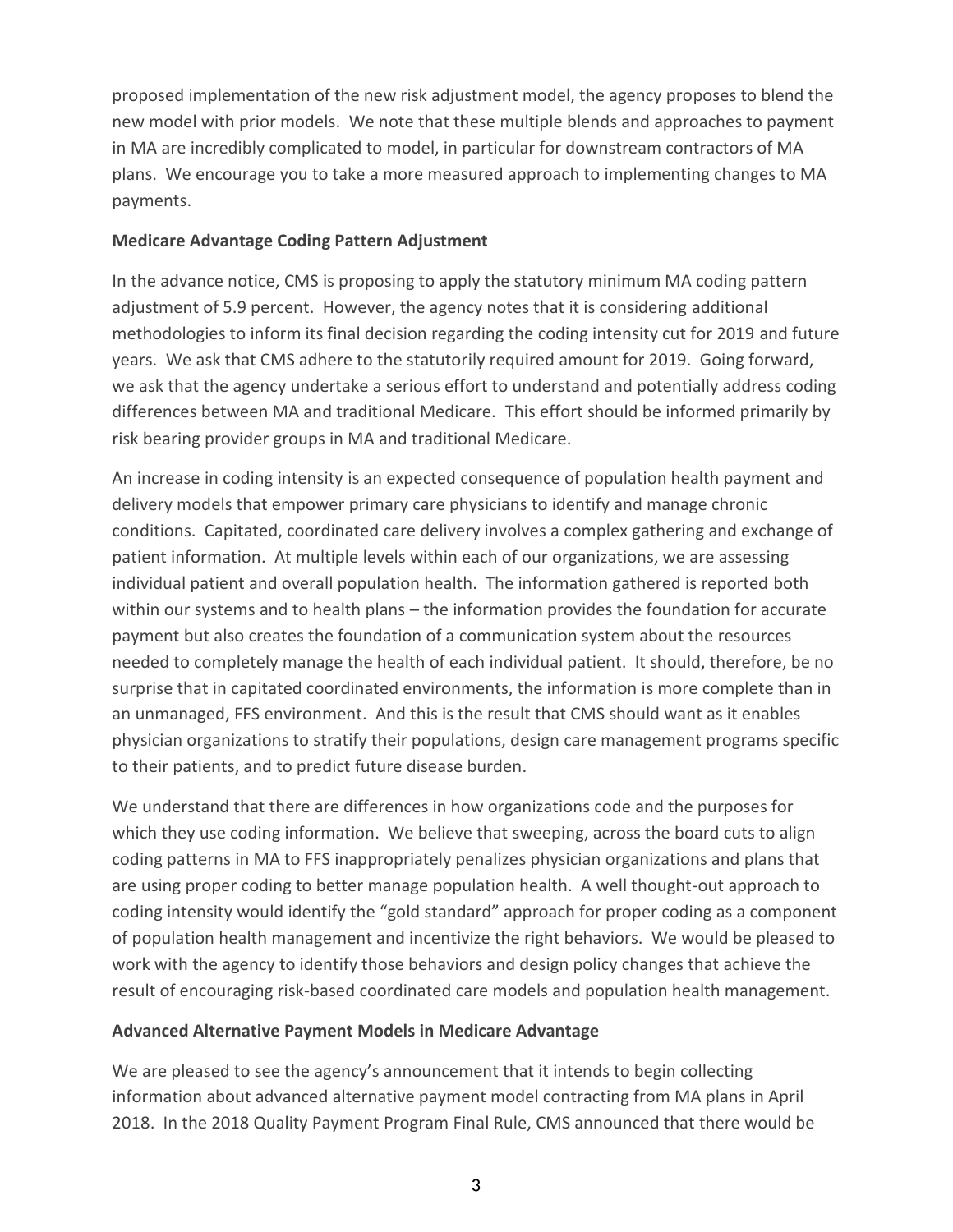two pathways for advanced APM determinations in MA – a clinician-led pathway and a plan-led pathway. In the advance notice and call letter, CMS announces that it will not begin collecting information from clinicians until 2019. We encourage CMS to align the data collection for both pathways to April 2018. Implementing APM policy in MA is a critical step in advancing the policy objective of creating more APMs and promoting the movement to risk-based contracting. As you know, incentives have been in place for risk contracting in traditional Medicare under the Medicare Access and CHIP Reauthorization Act (MACRA); we firmly believe it is time to afford equal credit to providers taking risk in MA.

We look forward to the agency's announcement of the MA APM demonstration project, originally announced in the Quality Payment Program Final Rule late last year. Many of our organizations are either currently taking or plan to take risk from MA plans in the future and are eagerly awaiting this announcement so they can plan accordingly. We know that creating greater opportunities and incentives for risk contracting in MA will advance the Medicare delivery system for all seniors.

## **Increased Flexibility for MA Beneficiaries**

We appreciate the agency's proposals to expand the definition of health-related supplemental benefits and additional flexibility in the benefit uniformity requirements. These changes will allow plans and providers to offer high value coverage for beneficiaries.

# **Benchmark Cap**

The Affordable Care Act (ACA) imposed a cap on MA payments at the pre-ACA level. However, application of this policy has had the adverse effect of limiting payments for certain high quality MA plans and physician organizations with four or more Stars.

Many of our members are engaged in percent of premium capitation arrangements with MA plans. This means that the physician organizations are paid a percent of what CMS pays the plan, including quality bonus payments. The benchmark cap has the effect of limiting the quality bonus payments to plans and therefore to physician groups as well, all to the detriment of the beneficiaries they treat.

Specifically, quality bonus payments are included in the plan's benchmark calculation. If an MA plan earns four or more stars, qualifying for a quality bonus payment, the bonus amount is factored into the plan's benchmark. If that bonus causes the benchmark to exceed the ACAimposed cap, the plan does not receive the quality bonus payment. This has the effect of limiting these quality bonus payments to the highest performing physician groups.

The quality incentives that physicians earn by providing superior care to beneficiaries are often re-invested in patient care – in the form of additional benefits and the provision of many coordinated care services. The benchmark cap limits our resources that can be re-invested in patient care and therefore should be eliminated.